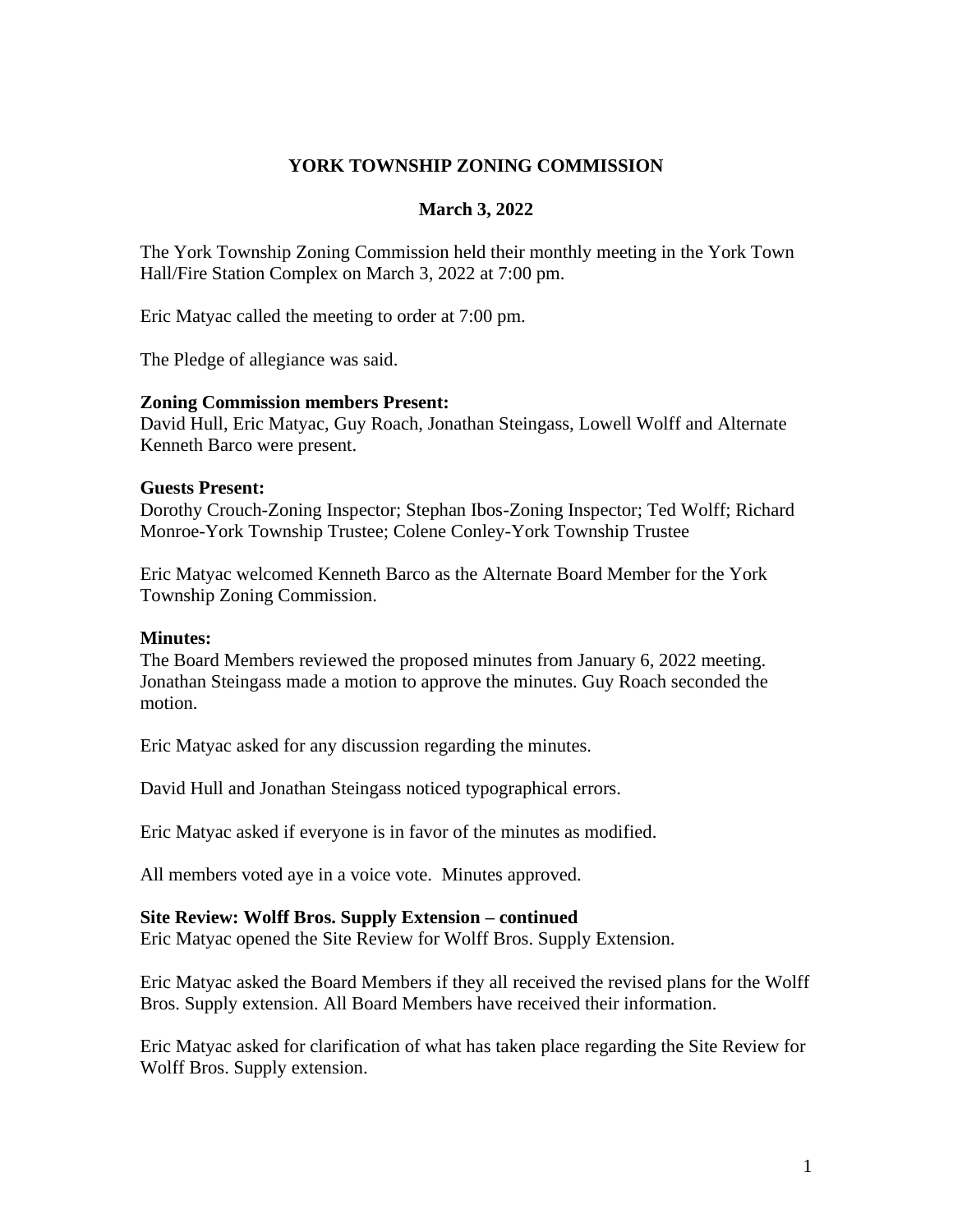Board Member reviewed Site Plan for Wolff Bros. Supply, Inc. which had taken place January 6, 2022. The original Wolff Bros. Supply, Inc. plans had been changed after the York Township Board of Appeals Public Hearing; which was held on October 14, 2021

The York Township Zoning Commission did not feel comfortable making a decision regarding the Wolff Bros. Supply, Inc. extension since the plans had been changed.

The York Township Zoning Commission made a motion to table the Site Review for the Wolff Bros. Supply, Inc. extension until their next regular meeting which would have been February 3, 2022, but due to a bad snow storm the meeting was canceled. It was then scheduled for their next scheduled meeting; March 3, 2022.

In the mean time the Wolff Bros. Supply went back to the York Township Board of Zoning Appeals with another revised set of plans for the Wolff Bros. Supply extension, the Public Hearing was then scheduled for February 17, 2022. The York Township Board of Zoning Appeals made motion clear to understand the variance request.

David Hull explained it is now up to the York Township Zoning Commission to make sure Wolff Bros. Supply, Inc. meet all of the zoning requirements.

Eric Matyac asked if there is any discussion regarding the Site Plan for Wolf Bros. Supply, Inc. expansion.

Board Members, Dorothy Crouch and Ted Wolff review the current plans for the Wolff Bros, Supply, Inc. expansion.

Lowell Wolff and Ted Wolff discus the possible plans for the placement of arborvitaes to hide the expansion of Wolff Bros. Supply, Inc.

Ted Wolff explained there will be a six (6) foot high privacy fence to block lights from the dock.

Lowell Wolff asked about outside lighting for the expansion. Ted Wolff explained the only lighting will be over the dock and the lights will be shining down, no lights will be in the turn-around area, there will be lights over the Wolff Bros. Supply, Inc. extension walk-in door.

Ted Wolff explained there probably will be a small sign out by the road so the trucks know this is the receiving drive.

Lowell Wolff mentioned Wolff Bros. Supply, Inc. has done a very good job with trying to blend in with the residential area.

Lowell Wolff is concerned about increased night truck traffic. Ted Wolff explained putting up the expansion will not increase the night truck traffic; in time it might increase the traffic but not now.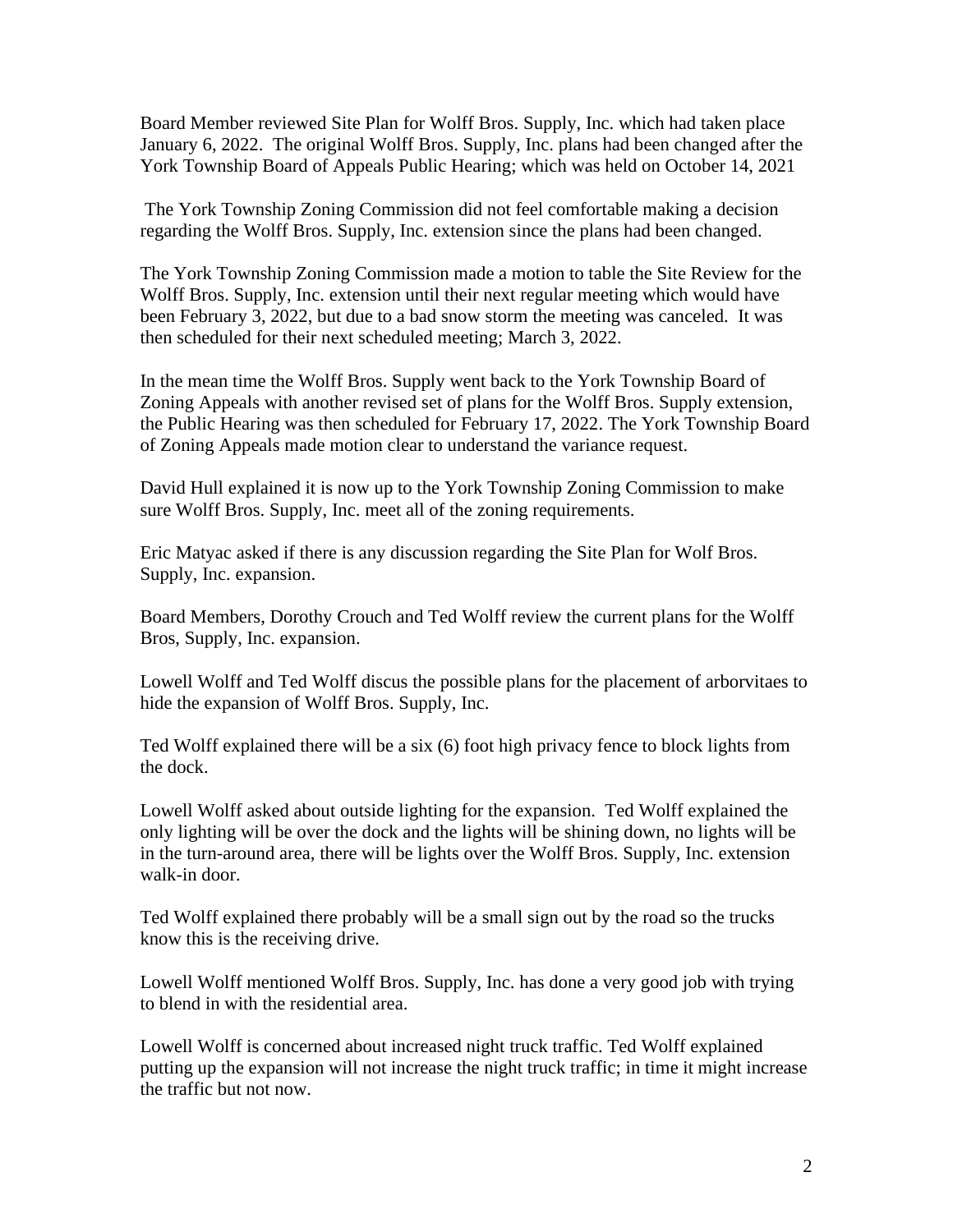Lowell Wolff is concerned about night transfer of trucks at the dock. Ted Wolff explained receiving hours are from 7am to 4pm. Ted Wolff explained the trucks usually come in for supplies from 7:30pm to 12 midnight.

Lowell Wolff and Ted Wolff discuss limiting truck traffic during the night.

The Board Members and Ted Wolff discuss the flow of truck traffic during the night hours.

Jonathan Steingass mentioned the Board Members are to be looking over the Site Plan and see if this is adequate or if there are any suggestions to change it or to modify it. Jonathan Steingass continues to explain, to limit the trucks coming in and the time they can come in you are getting close to a Conditional Zoning Certificate when you do that; then you will need to go back to the York Township Board of Zoning Appeals, only they can issue a Conditional Zoning Certificate.

Jonathan Steingass asked Dorothy Crouch if he is correct. Dorothy Crouch answered yes.

Jonathan Steingass mentioned you could put up a privacy fence but does not think the Zoning Commission could limit hours.

The Board Members, Dorothy Crouch discuss the current York Township Zoning Resolution. David Hull reviewed Section 207.04 - Review Standards.

Eric Matyac asked if there were any other zoning matters of concern.

David Hull expresses his concern of storm water management.

Ted Wolff and Board Members discuss storm water management.

Ted Wolff stated he is aware that everything Wolff Bros. Supply, Inc. does needs to be approved by Medina County Storm Water Management.

Board Members, Dorothy Crouch, and Ted Wolff discuss Section 207.04 and contacting Medina County.

Colene Conley suggesting contacting Medina County Storm Water Management as soon as possible because there is water issue in this area.

The Board Members, Dorothy Crouch, Richard Monroe, Colene Conley, Steve Ibos, Ted Wolff discuss the water problem.

Eric Matyac asked if there were any other zoning concerns.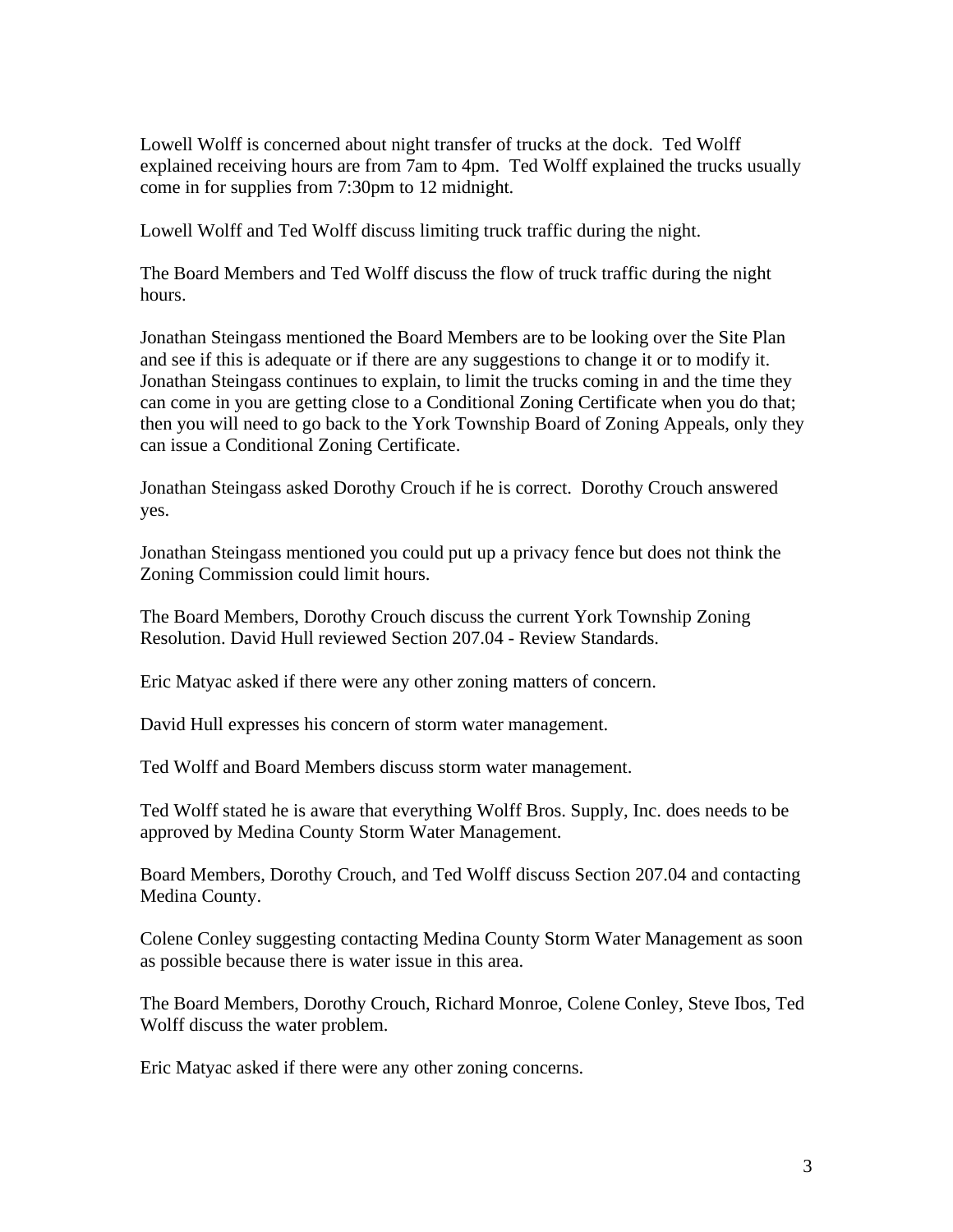Guy Roach asked Ted Wolff to explain the fire lane. Ted Wolff explained it is gravel.

Eric Matyac asked if there were any other questions or concerns. There were no other questions or concerns.

Eric Matyac made a motion to approve the Site Plan for Wolff Bros. Supply, Inc. expansion as presented contingent with the expectation and requirement that the Medina County Storm Water Management is to provide the county documentation to the York Township Zoning Commission and Zoning Inspector; this needs to be receive with ample time to review them before proceeding with the process. There is to be a West line of arborvitaes that shall be two  $(2)$  lines or one  $(1)$  line; staggered approximately ten  $(10)$ foot apart on center. The North line of arborvitaes shall go in front of the retention basin, between the road and the retention basin; the arborvitaes are to be staggered if possible.

Eric Matyac asked if there is a so moved on the motion.

Guy Roach so moved on the motion. David Hull seconded the motion. All members voted aye in a voice vote. Motion approved with the noted clarification.

## **Correspondence:**

There is no correspondence.

## **Old Business:**

Eric Matyac noted the 2022 Zoning Resolution of the York Township has been issued and is now the current version.

#### **New Business:**

Eric Matyac asked if there was any new business.

Kenneth Barco being a new Board Member would like to know if there is a difference between a Zoning Permit and Zoning Certificate. Steve Ibos answered there is no difference, they are interchangeable.

The Board Members, Dorothy Crouch, Steven Ibos, Colene Conley discuss various agricultural zoning issues at the Township and State levels.

Eric Matyac asked for a motion to close discussion.

Guy Roach made a motion to close discussion. Dave Hull seconded the motion.

Eric Matyac asked if there was any other new business.

Jonathan Steingass asked if the Board Members would be working on the York Township Comprehensive Plan.